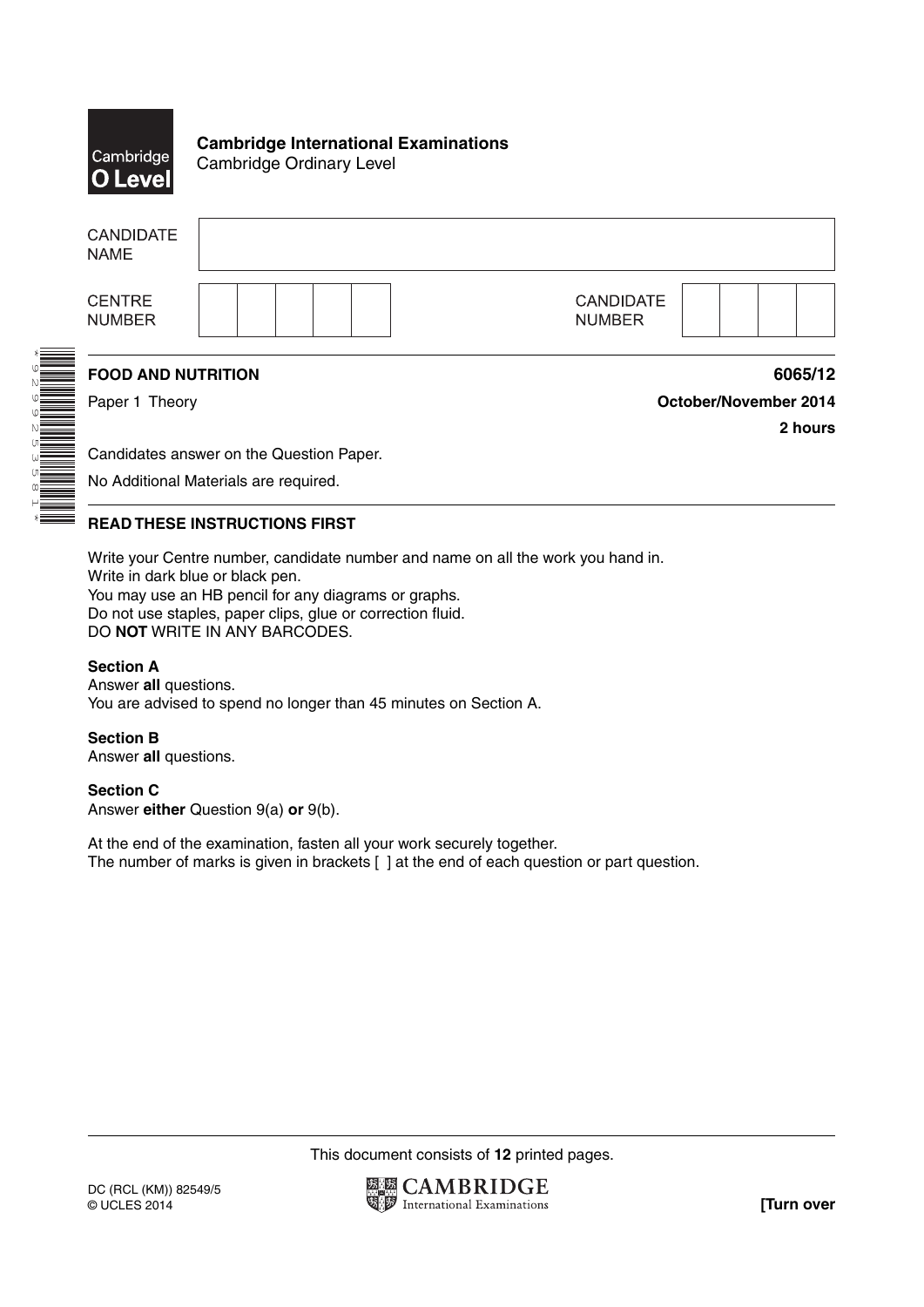### **Section A**

## Answer all questions.

| 1 |     | Define the term malnutrition.                                                        |     |
|---|-----|--------------------------------------------------------------------------------------|-----|
|   |     |                                                                                      |     |
|   |     |                                                                                      |     |
| 2 |     | (a) Name the three vitamins in the vitamin B complex.                                |     |
|   |     |                                                                                      |     |
|   |     |                                                                                      |     |
|   |     |                                                                                      |     |
|   | (b) | Name four foods which provide a good supply of the vitamin B complex.                |     |
|   |     |                                                                                      |     |
|   |     |                                                                                      |     |
|   |     |                                                                                      |     |
|   |     |                                                                                      |     |
|   |     | (c) State which vitamin would be lacking if you suffered from megaloblastic anaemia. |     |
|   |     |                                                                                      |     |
|   |     | (d) Complete the following sentences.                                                |     |
|   |     |                                                                                      |     |
|   |     |                                                                                      |     |
|   |     |                                                                                      | [3] |
|   | (e) | Name four good sources of vitamin C.                                                 |     |
|   |     |                                                                                      |     |
|   |     |                                                                                      |     |
|   |     |                                                                                      |     |
|   |     |                                                                                      |     |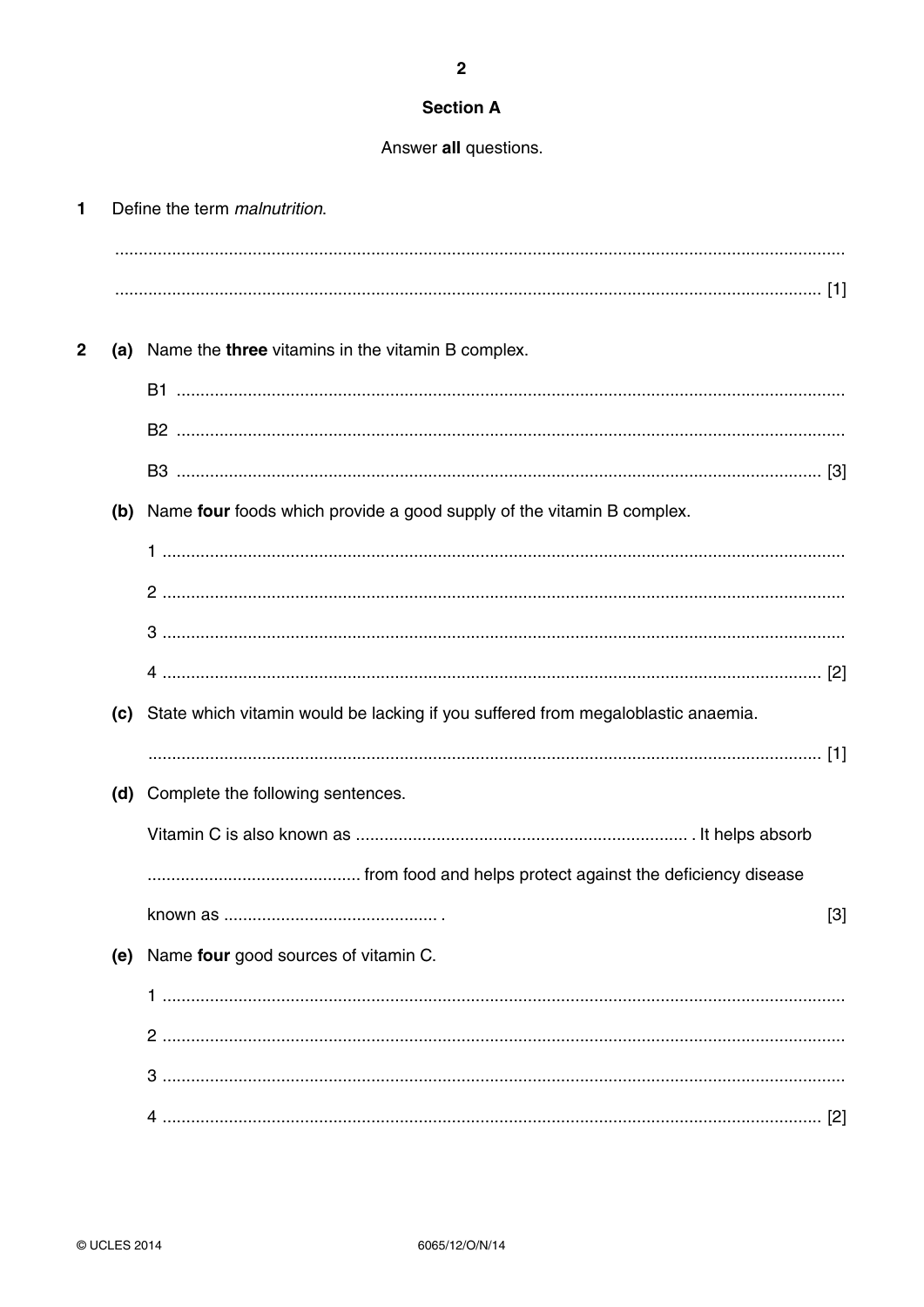| Write an informative paragraph on the importance of calcium in a healthy diet.                          |
|---------------------------------------------------------------------------------------------------------|
|                                                                                                         |
|                                                                                                         |
|                                                                                                         |
|                                                                                                         |
|                                                                                                         |
|                                                                                                         |
|                                                                                                         |
|                                                                                                         |
|                                                                                                         |
|                                                                                                         |
|                                                                                                         |
|                                                                                                         |
|                                                                                                         |
|                                                                                                         |
|                                                                                                         |
| For each of the following digestive enzymes state where they are found and what they do.<br>(a) amylase |
|                                                                                                         |
|                                                                                                         |
|                                                                                                         |
|                                                                                                         |
|                                                                                                         |
| (b) lipase                                                                                              |
|                                                                                                         |

 $\mathbf{3}$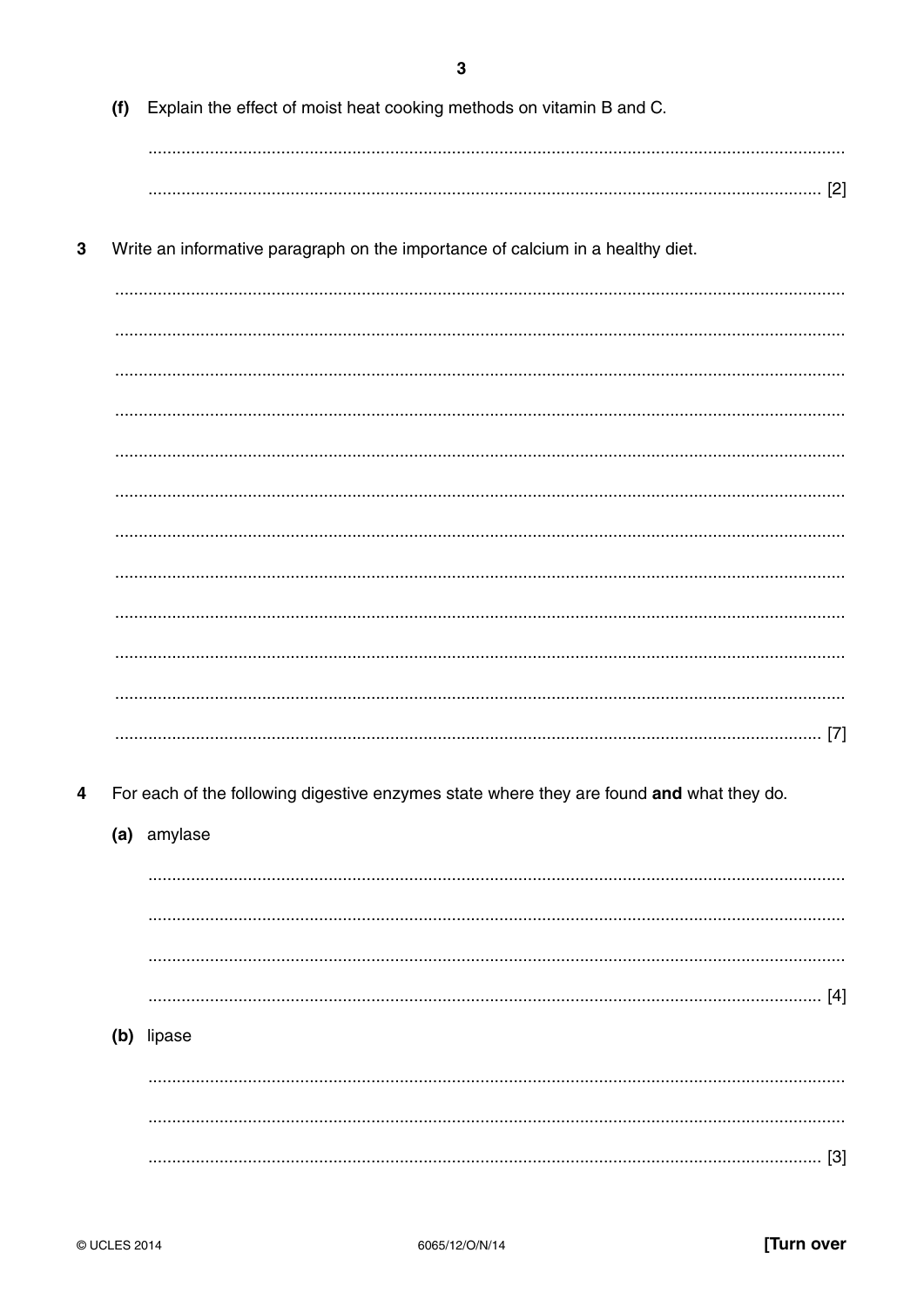|                | (c) pepsin                                                                   |
|----------------|------------------------------------------------------------------------------|
|                |                                                                              |
|                |                                                                              |
|                | [3]                                                                          |
| $5\phantom{1}$ | Discuss points to consider when planning a packed lunch for a manual worker. |
|                |                                                                              |
|                |                                                                              |
|                |                                                                              |
|                |                                                                              |
|                |                                                                              |
|                |                                                                              |
|                |                                                                              |
|                |                                                                              |
|                |                                                                              |
|                |                                                                              |
|                |                                                                              |
|                |                                                                              |
|                |                                                                              |
|                |                                                                              |
|                | $[9]$<br>                                                                    |
|                | [Total: 40]                                                                  |

 $\overline{\mathbf{4}}$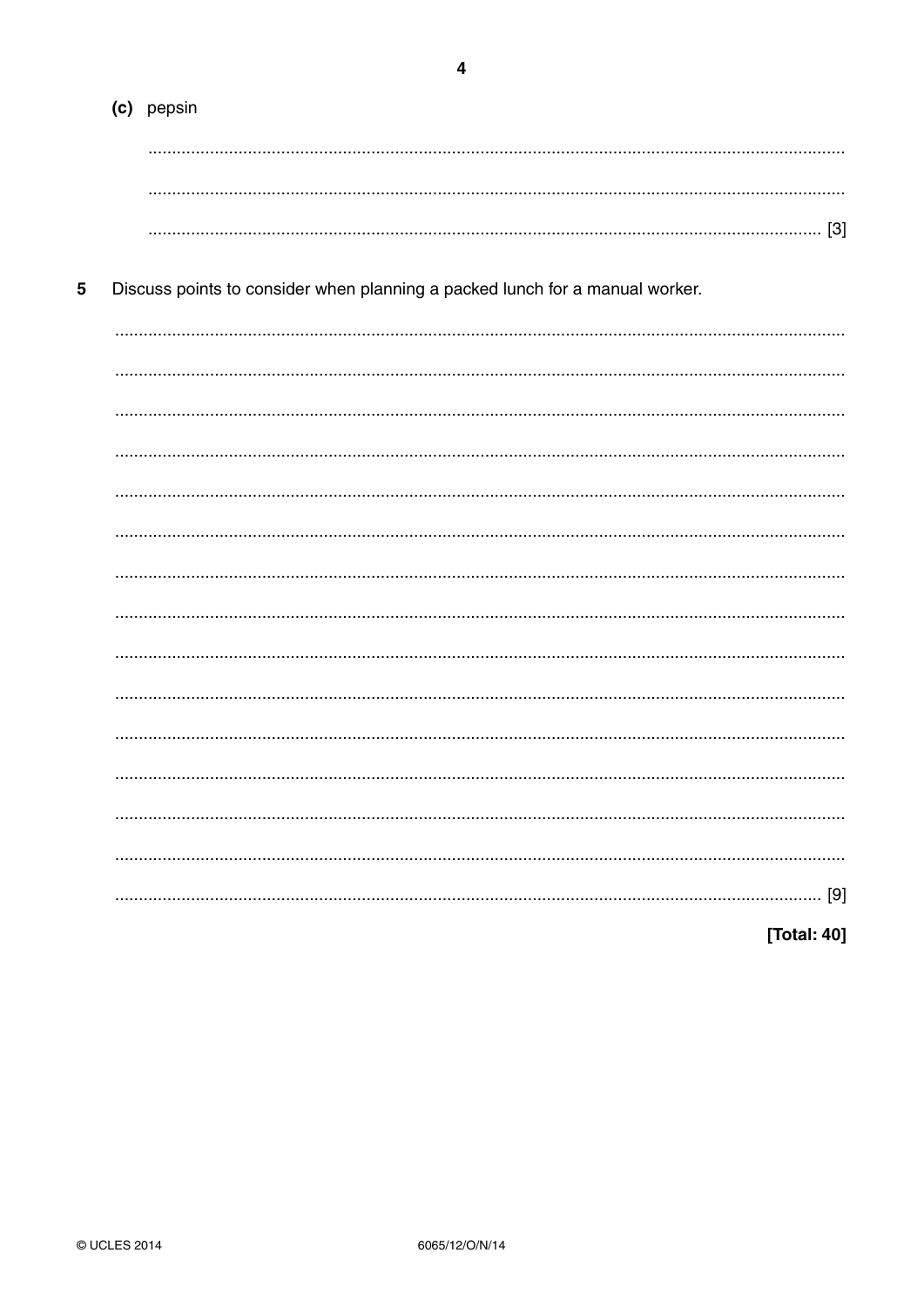### **Section B**

# Answer all questions.

| 6 | (a) State five different types of vegetable and give an example of each. |
|---|--------------------------------------------------------------------------|
|   |                                                                          |
|   |                                                                          |
|   |                                                                          |
|   |                                                                          |
|   |                                                                          |
|   | (b) Explain the importance of fresh vegetables in the diet.              |
|   |                                                                          |
|   |                                                                          |
|   |                                                                          |
|   |                                                                          |
|   |                                                                          |
|   |                                                                          |
|   |                                                                          |
|   |                                                                          |
|   |                                                                          |
|   |                                                                          |
|   | (c) Describe, with reasons, how peas are prepared for freezing.          |
|   |                                                                          |
|   |                                                                          |
|   |                                                                          |
|   |                                                                          |
|   |                                                                          |
|   |                                                                          |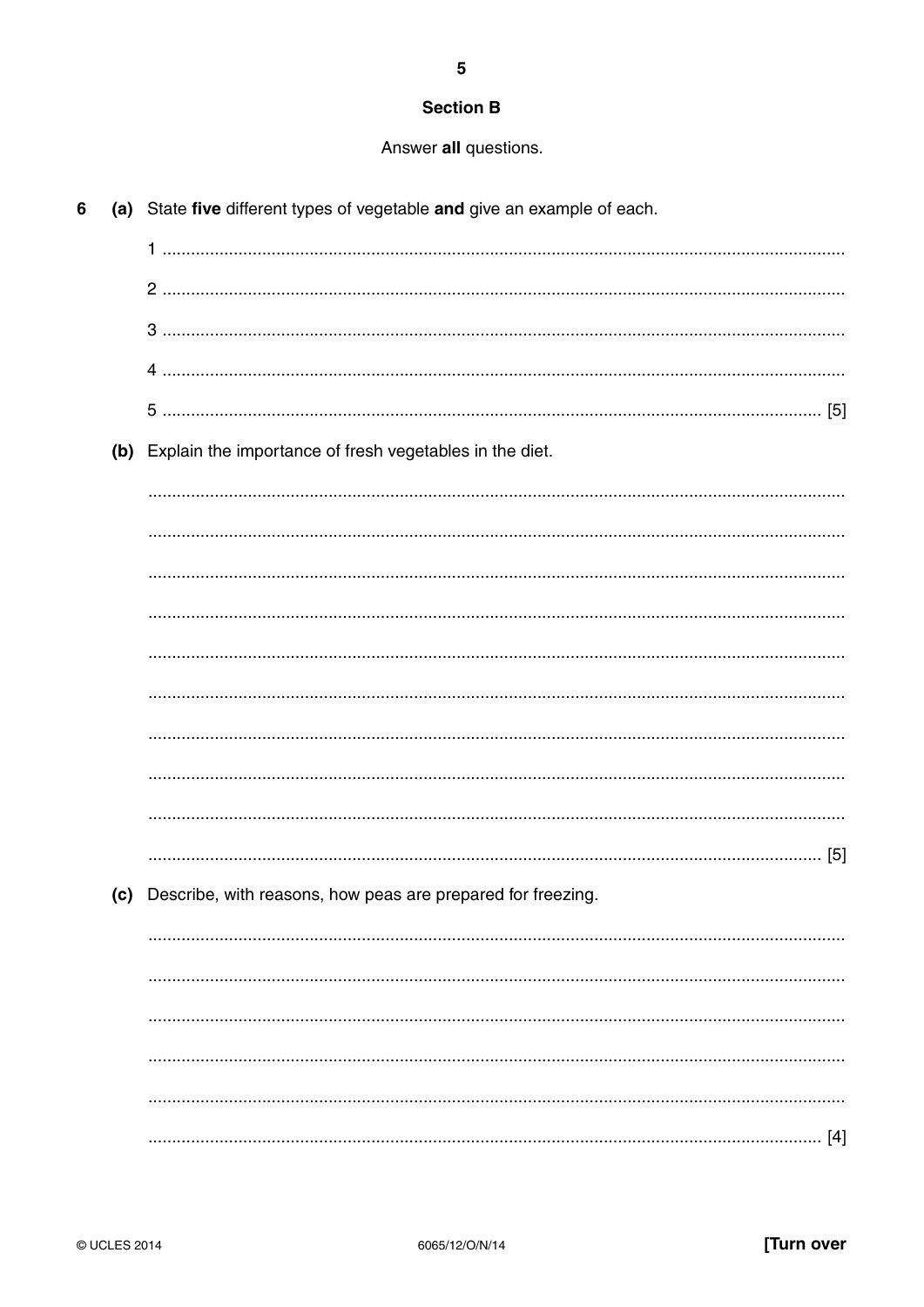|      | (d) Explain the meaning of these symbols printed on the label of a frozen food product. |
|------|-----------------------------------------------------------------------------------------|
| (i)  |                                                                                         |
| (ii) |                                                                                         |
|      | (e) Give reasons why some people prefer to use frozen rather than fresh vegetables.     |
|      |                                                                                         |
|      |                                                                                         |
|      |                                                                                         |
|      |                                                                                         |
|      |                                                                                         |
|      |                                                                                         |
|      |                                                                                         |
|      | Many people use electrical equipment when preparing and cooking food.                   |
| (i)  | (a) With reasons, suggest advantages and disadvantages of using:                        |
|      |                                                                                         |
|      |                                                                                         |
|      |                                                                                         |
|      |                                                                                         |
|      |                                                                                         |
|      |                                                                                         |
|      |                                                                                         |
|      |                                                                                         |
|      |                                                                                         |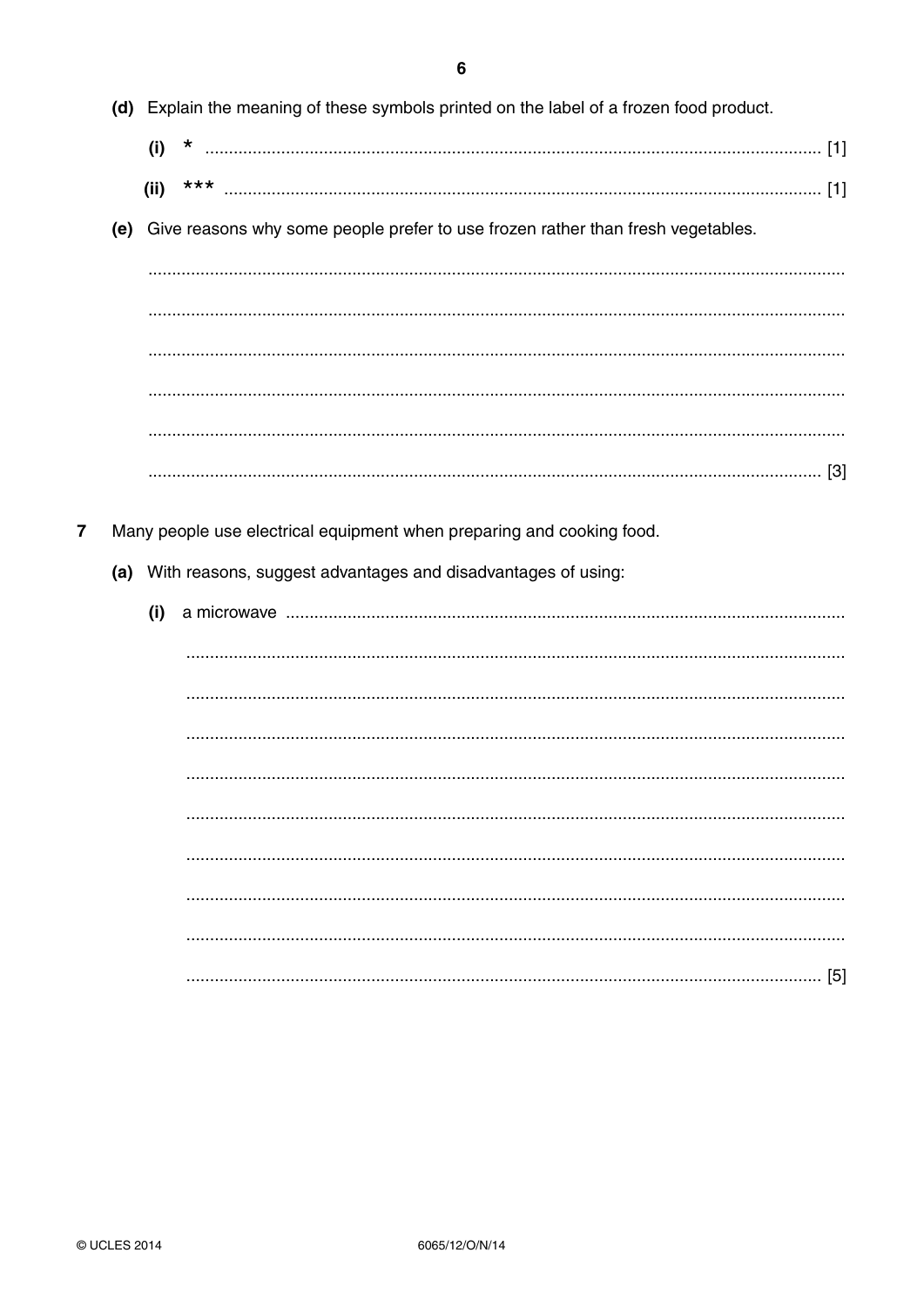|  | (b) Give advice for the safe use of electrical equipment. |
|--|-----------------------------------------------------------|
|  |                                                           |
|  |                                                           |
|  |                                                           |
|  |                                                           |
|  |                                                           |
|  |                                                           |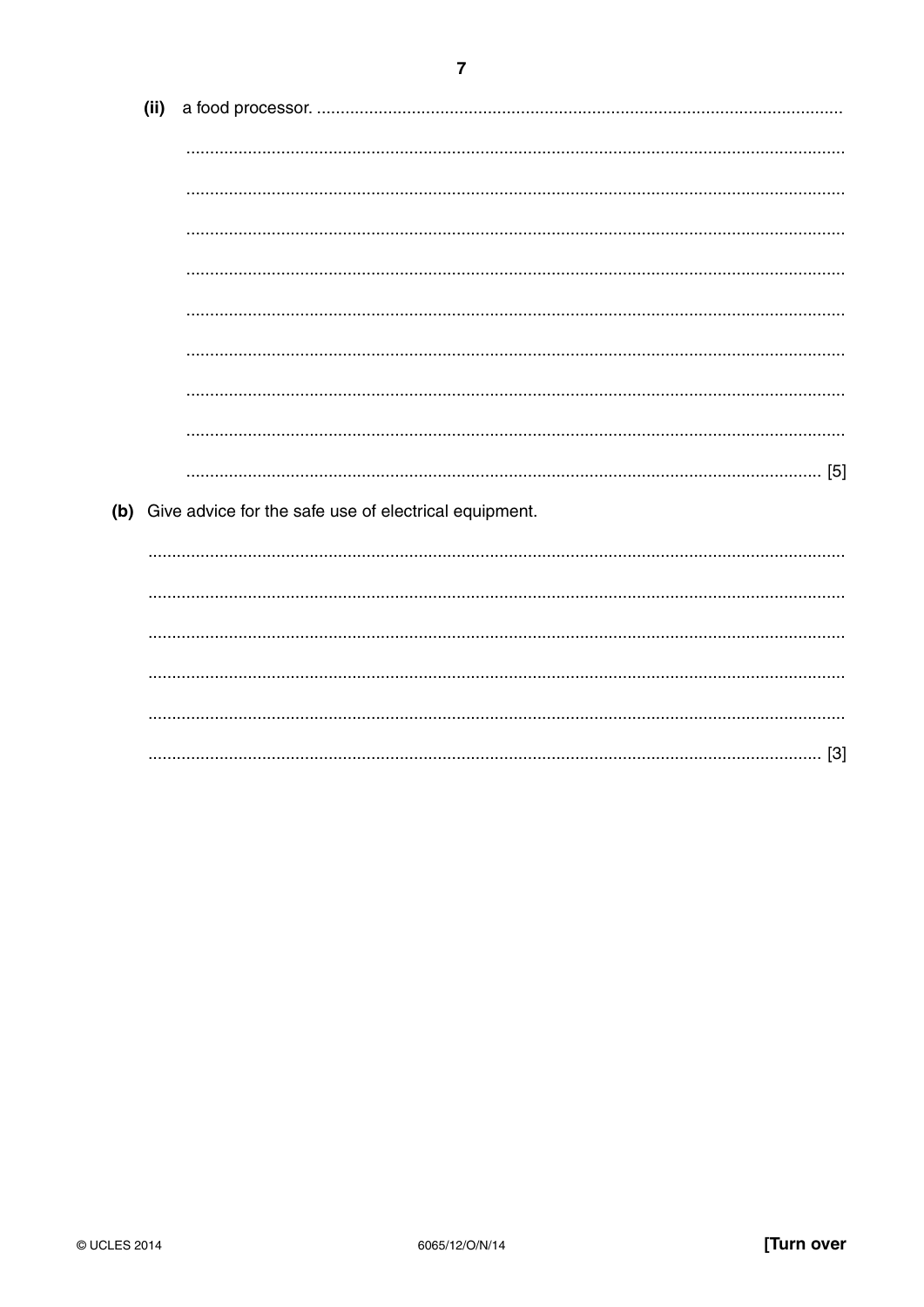$\pmb{8}$ This is a recipe for scones.

> 200g self raising flour 1/2 level teaspoon salt 50g salted butter 50g sugar 125 ml whole milk

| (a) | Name the method used to incorporate the fat into the flour. |                                                                |  |
|-----|-------------------------------------------------------------|----------------------------------------------------------------|--|
|     |                                                             | (b) Explain how:                                               |  |
|     | (i)                                                         | air is incorporated into the scones;                           |  |
|     |                                                             |                                                                |  |
|     | (ii)                                                        | $CO2$ is incorporated into the scones.                         |  |
|     |                                                             |                                                                |  |
| (c) |                                                             | Describe what changes take place when the scones are baked.    |  |
|     |                                                             |                                                                |  |
|     |                                                             |                                                                |  |
|     |                                                             |                                                                |  |
|     |                                                             |                                                                |  |
|     |                                                             |                                                                |  |
|     |                                                             |                                                                |  |
|     |                                                             |                                                                |  |
|     |                                                             | (d) Explain how to adapt the recipe to suit someone with:      |  |
|     | (i)                                                         |                                                                |  |
|     | (ii)                                                        |                                                                |  |
|     | (iii)                                                       |                                                                |  |
|     | (iv)                                                        |                                                                |  |
| (e) |                                                             | Suggest two ways to vary the recipe to give a savoury product. |  |
|     |                                                             |                                                                |  |
|     |                                                             |                                                                |  |
|     |                                                             | [Total: 45]                                                    |  |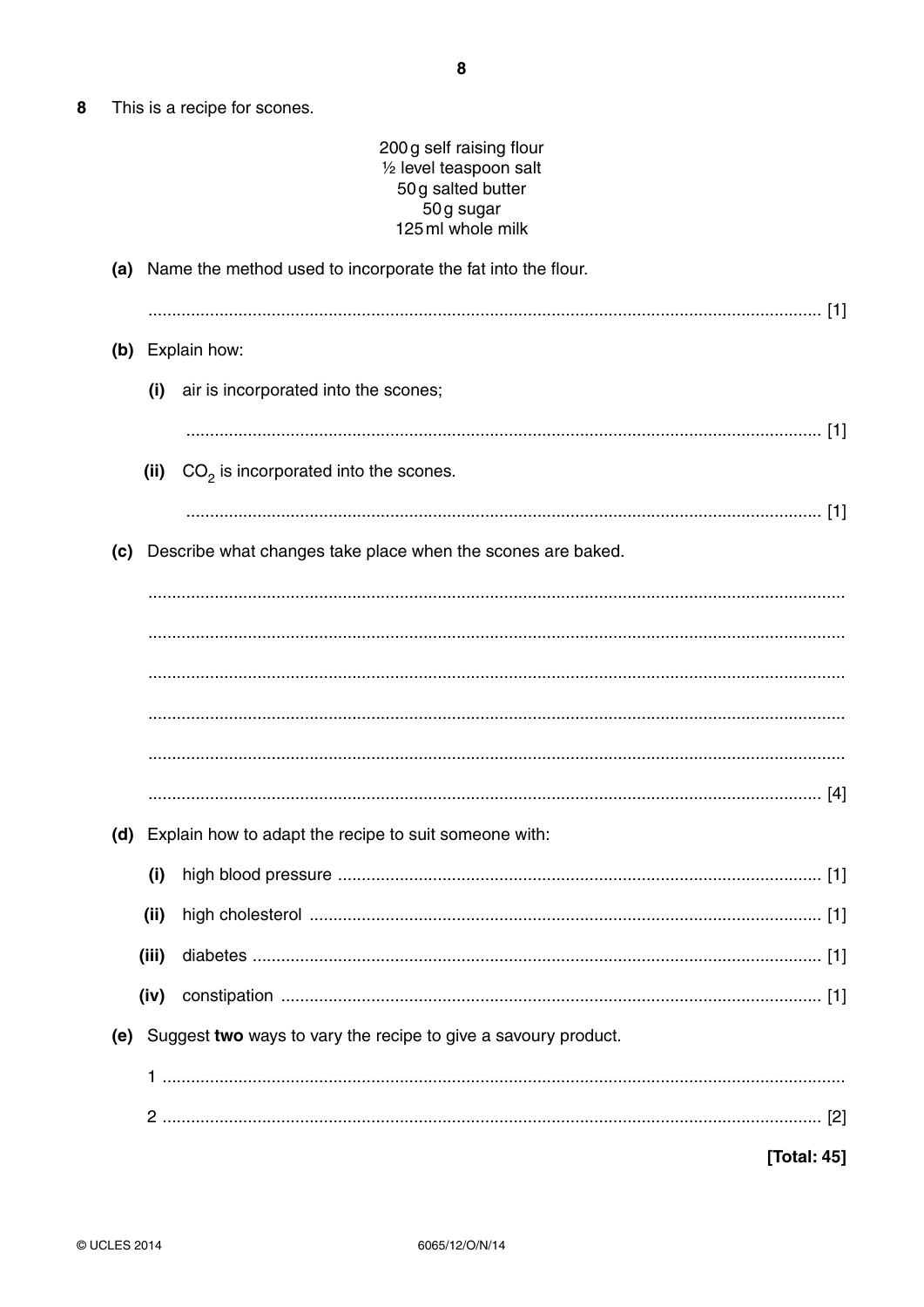# **Section C**

Answer either Question 9(a) or 9(b).

|    | <b>Either</b> |                                                                                                |  |  |
|----|---------------|------------------------------------------------------------------------------------------------|--|--|
| 9  |               | (a) Discuss some of the factors which influence food choices.<br>$[15]$                        |  |  |
| Or |               |                                                                                                |  |  |
| 9  |               | (b) Explain the causes of food spoilage and describe good kitchen hygiene practices.<br>$[15]$ |  |  |
|    |               |                                                                                                |  |  |
|    |               |                                                                                                |  |  |
|    |               |                                                                                                |  |  |
|    |               |                                                                                                |  |  |
|    |               |                                                                                                |  |  |
|    |               |                                                                                                |  |  |
|    |               |                                                                                                |  |  |
|    |               |                                                                                                |  |  |
|    |               |                                                                                                |  |  |
|    |               |                                                                                                |  |  |
|    |               |                                                                                                |  |  |
|    |               |                                                                                                |  |  |
|    |               |                                                                                                |  |  |
|    |               |                                                                                                |  |  |
|    |               |                                                                                                |  |  |
|    |               |                                                                                                |  |  |
|    |               |                                                                                                |  |  |
|    |               |                                                                                                |  |  |
|    |               |                                                                                                |  |  |
|    |               |                                                                                                |  |  |
|    |               |                                                                                                |  |  |
|    |               | гт                                                                                             |  |  |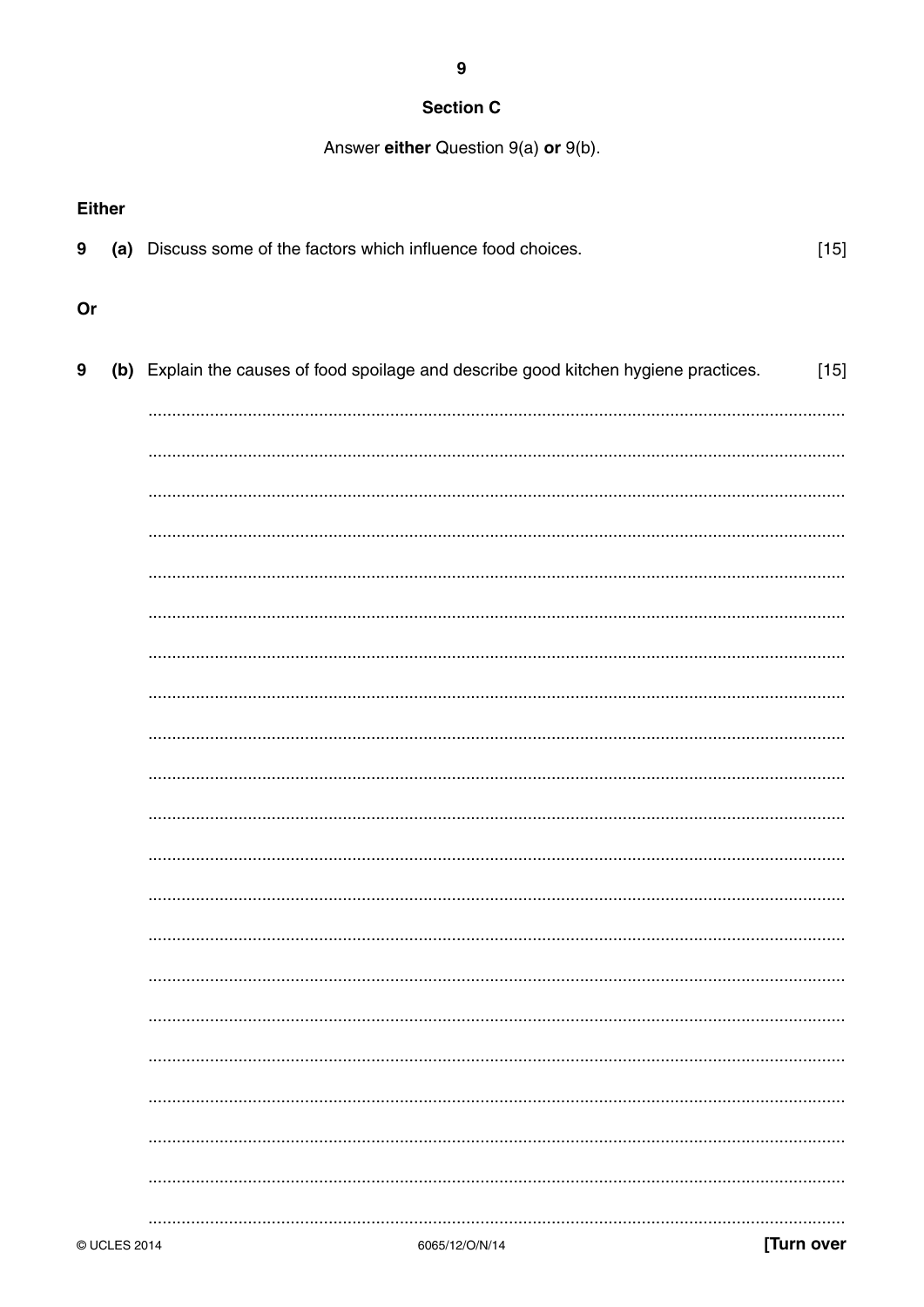© UCLES 2014

| 6065/12/O/N/14 |
|----------------|
|                |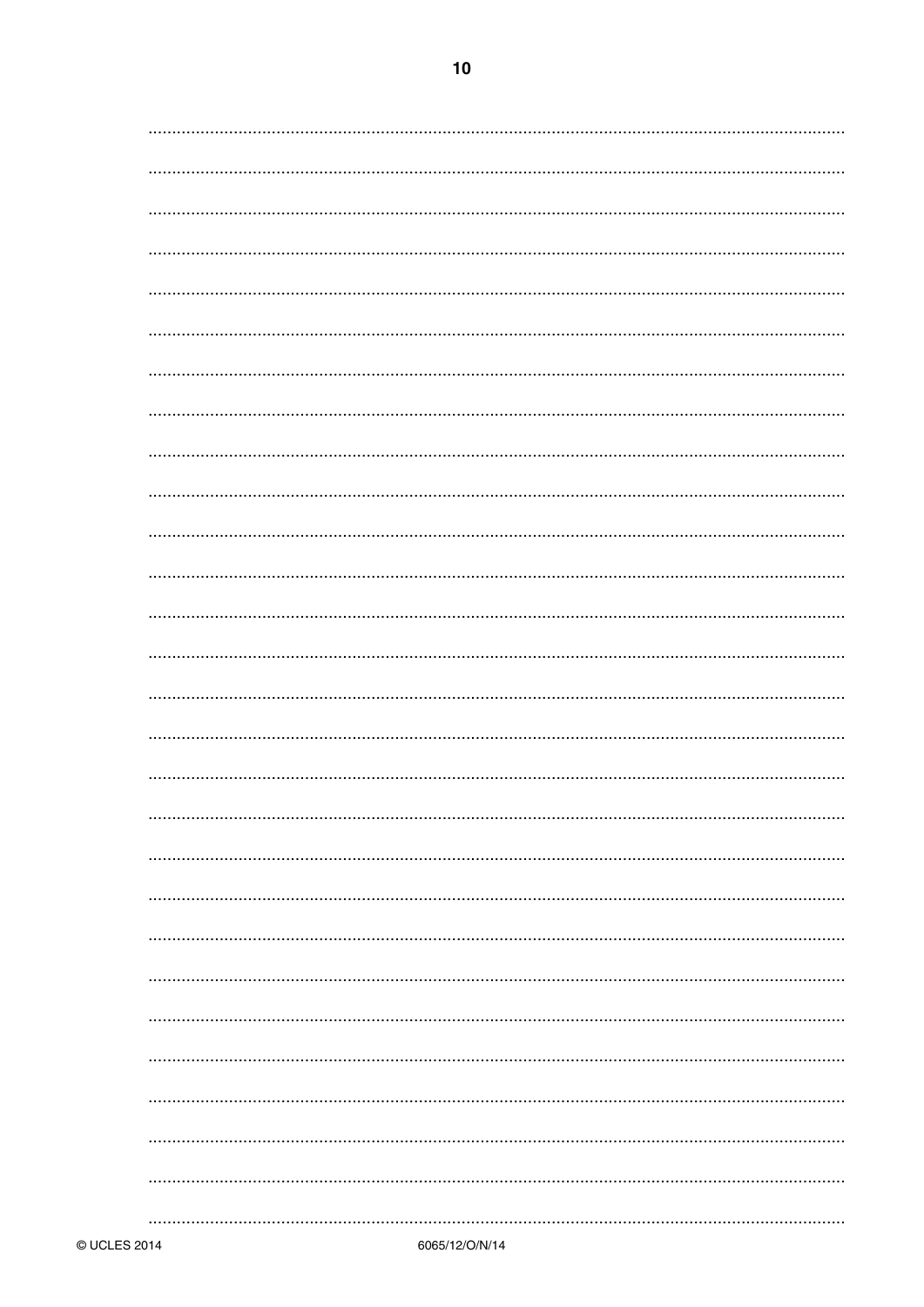© UCLES 2014